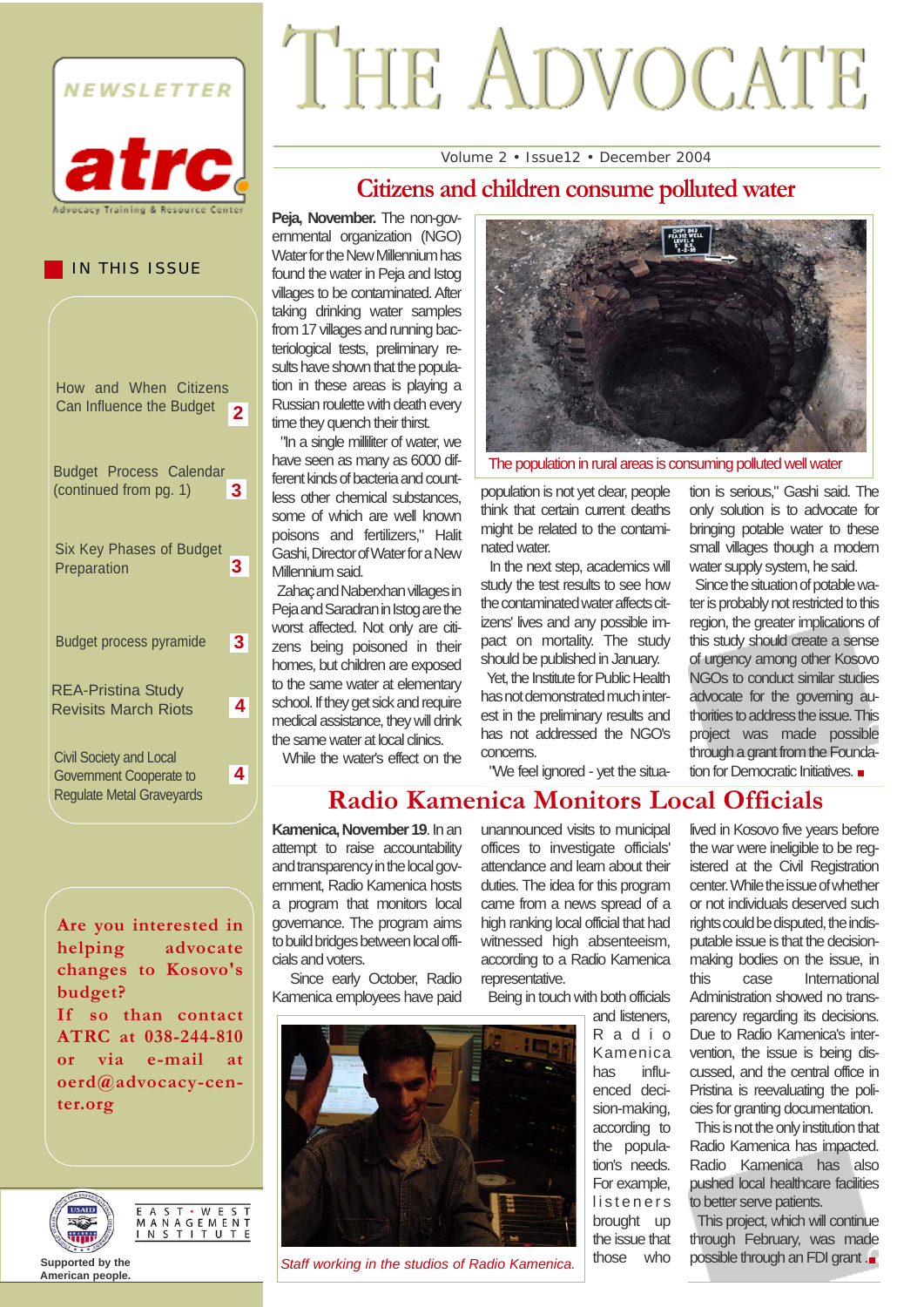NEWSLETTER

# **How and When Citizens Can Influence the Budget**

atrcl

Kosovo's budget process changed this year to include "results-oriented budgeting". One of the advantages of results-oriented budgeting is that it communicates to budget reviewers and decisionmakers the results expected by the spending agencies. Another advantage is that it links decisions with specific choices about public priorities and expenditures. This allows for greater spending in areas that are important, thereby helping to control or reduce spending in areas that are less important or deemed to be less productive.

Considering that the budget process results in funding for specific public priorities, it is important for NGOs to participate in this process. By participating, NGOs can ensure that civil society's and citizens' needs are adequately met. They can also monitor how the government is spending tax payers' money.

Next we have a calendar detailing each step of the budget process, including key stakeholders and decision-makers. It also shows when and how citizens can become involved in influencing or monitoring the budget process.

#### **Budget Process Calendar**

| <b>JANUARY</b><br>The Ministry of Finance and Economy<br>(MFE) receives the newly enacted budget<br>by December 31, and informs the min-<br>istries and municipalities about the actual<br>budgets that they will receive.                                                                                                                                                                                                   | Citizens can learn the final details about<br>what new money will be available for pro-<br>grams in which they are interested.                                                                               |
|------------------------------------------------------------------------------------------------------------------------------------------------------------------------------------------------------------------------------------------------------------------------------------------------------------------------------------------------------------------------------------------------------------------------------|--------------------------------------------------------------------------------------------------------------------------------------------------------------------------------------------------------------|
| <b>FEBRUARY</b>                                                                                                                                                                                                                                                                                                                                                                                                              |                                                                                                                                                                                                              |
| In February or March, the MFE reports to the<br>SRSG about the actual amount spent in the<br>previous year. They also report the amount of<br>money that is "in the bank", saved for use in<br>the new year as well as the sum of money<br>that is left over and can be used for a one-<br>time-only needs in the new year.                                                                                                  | Citizens can review what they (and the<br>programs in which they are interested)<br>were able to accomplish in the previous<br>year and can determine if they need to<br>change their activities.            |
| <b>MARCH</b>                                                                                                                                                                                                                                                                                                                                                                                                                 |                                                                                                                                                                                                              |
| The MFE issues the first of two estimates<br>about revenues and budget ceilings for the<br>following year. This information is provided<br>to the ministries and municipalities to think<br>about what they will need to accomplish in<br>the following year.                                                                                                                                                                | Citizens should learn about the following<br>year's revenue and budget levels for the<br>year, so they can see if there are general<br>trends that will impact the programs in<br>which they are interested. |
| <b>APRIL</b><br>The MFE issues its first Quarterly Report of<br>government spending.                                                                                                                                                                                                                                                                                                                                         | Citizens should examine this report to see<br>if spending on vital programs is going<br>according to their expectations.                                                                                     |
| <b>MAY</b>                                                                                                                                                                                                                                                                                                                                                                                                                   |                                                                                                                                                                                                              |
| The MFE issues the instructions to the ministries<br>and municipalities about how to prepare for the fol-listry and municipality officials to ensure<br>lowing year's budget, within the limitations of the<br>budget ceilings that were announced in March.<br>The instructions also contain the government's pri-<br>ority areas for the following year. The MFE begins<br>discussions with ministries and municipalities. | Citizens should begin to meet with min-<br>that their interests will be protected.                                                                                                                           |
| <b>JUNE</b><br>The MFE should continue discussions.                                                                                                                                                                                                                                                                                                                                                                          | Citizens should conclude the discussions<br>that they began in May.                                                                                                                                          |
| <b>JULY</b><br>The MFE issues its second Quarterly<br>Report of government spending.                                                                                                                                                                                                                                                                                                                                         | Citizens should examine this report to see<br>if spending on vital programs is going<br>according to their expectations.                                                                                     |
| <b>AUGUST</b><br>The MFE issues its second and final rev-<br>enue (budget) estimate for the following<br>year. Ministries and municipalities use<br>these figures in developing their final budg-whether or not the budget ceiling for their<br>et request for the following year.                                                                                                                                           | Citizens should learn about how the fol-<br>lowing year's final budget may differ from<br>the initial estimate, so they can know<br>programs might be changed.                                               |
| <b>SEPTEMBER</b>                                                                                                                                                                                                                                                                                                                                                                                                             |                                                                                                                                                                                                              |
| The MFE conducts hearings with the min-<br>istries to discuss the details of the budget.                                                                                                                                                                                                                                                                                                                                     | Qytetarët mund t'iu japin ministrive fakte<br>dhe shifra me qëllim forcimin e kërkesave<br>të tyre për fonde buxheti.                                                                                        |
| <b>OCTOBER</b><br>The MFE issues its third Quarterly Report<br>of government spending.                                                                                                                                                                                                                                                                                                                                       | Citizens should examine this report to see<br>if spending on vital programs is going<br>according to their expectations.                                                                                     |
|                                                                                                                                                                                                                                                                                                                                                                                                                              |                                                                                                                                                                                                              |

**(continues in pg. 3)**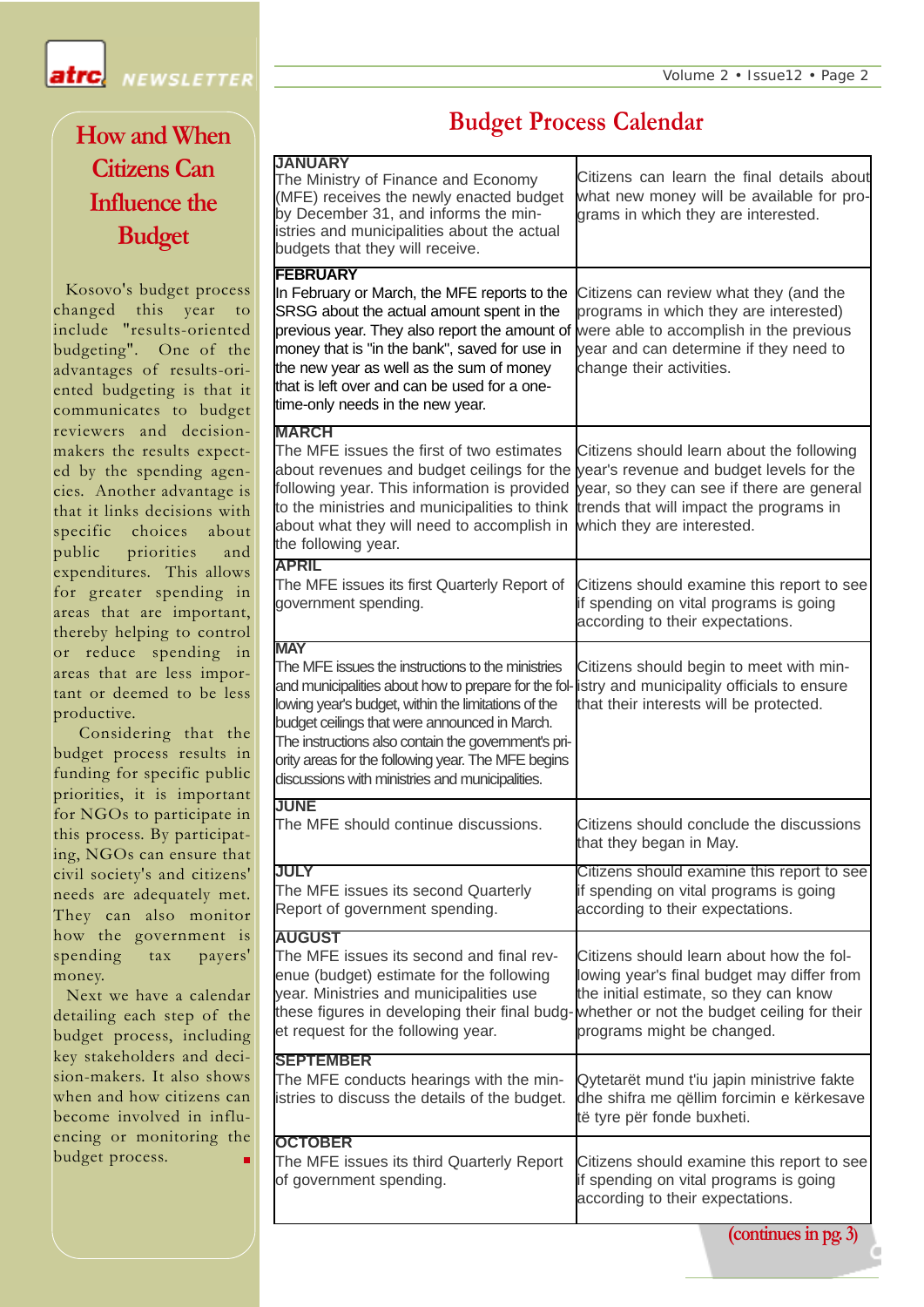**NEWSLETTER** 

## **Six Key Phases of Budget Preparation**

atrcl

As the pyramid demonstrates, the budget process begins at the micro-level in local communities with wide discussion and input from many actors. In the early phases, NGOs have the opportunity to influence the budget through budget organizations.

Later the process, as the budget is viewed at the macro-level, fewer actors are involved. Yet, even in Phase V, NGOs can influence the Special Representative to the Secretary General (SRSG) through the Economic and Fiscal Council (EFC). In the final phase, the SRSG approves the budget.

While explaining the budget preparation process, the pyramid demonstrates the importance of civil society's involvement at the local level during the early phases of the process.

Like the calendar, this scheme is based upon an edited version of the participatory budget guide, which the Press Office of the Ministry of Economy and Finance drafted with help from specialists at US-AID/BEARINGPOINT. A calendar version of this document is in the process of being finalized by the Press Office of the Ministry of Economy and Finance. If you are interested in more detailed information, feel free to contact ATRC at:

oerd@advocacy-center.org

#### **Budget Process Calendar (continued from pg. 2)**

| <b>NOVEMBER</b><br>The Assembly receives and examines<br>the ministry and municipality budget<br>requests and makes its own recommen-<br>dations.                                                                                       | Citizens can use their voice within the<br>Assembly and its committees to explain<br>the importance of specific programs. |
|-----------------------------------------------------------------------------------------------------------------------------------------------------------------------------------------------------------------------------------------|---------------------------------------------------------------------------------------------------------------------------|
| <b>DECEMBER</b><br>The Assembly completes its review and<br>changes and sends the budget to the<br>SRSG. The SRSG can accept the budg-<br>et or change it. However, the SRSG<br>should sign and thus enact the budget by<br>December 31 | Citizens should observe the actions of<br>the Assembly and the SRSG.                                                      |